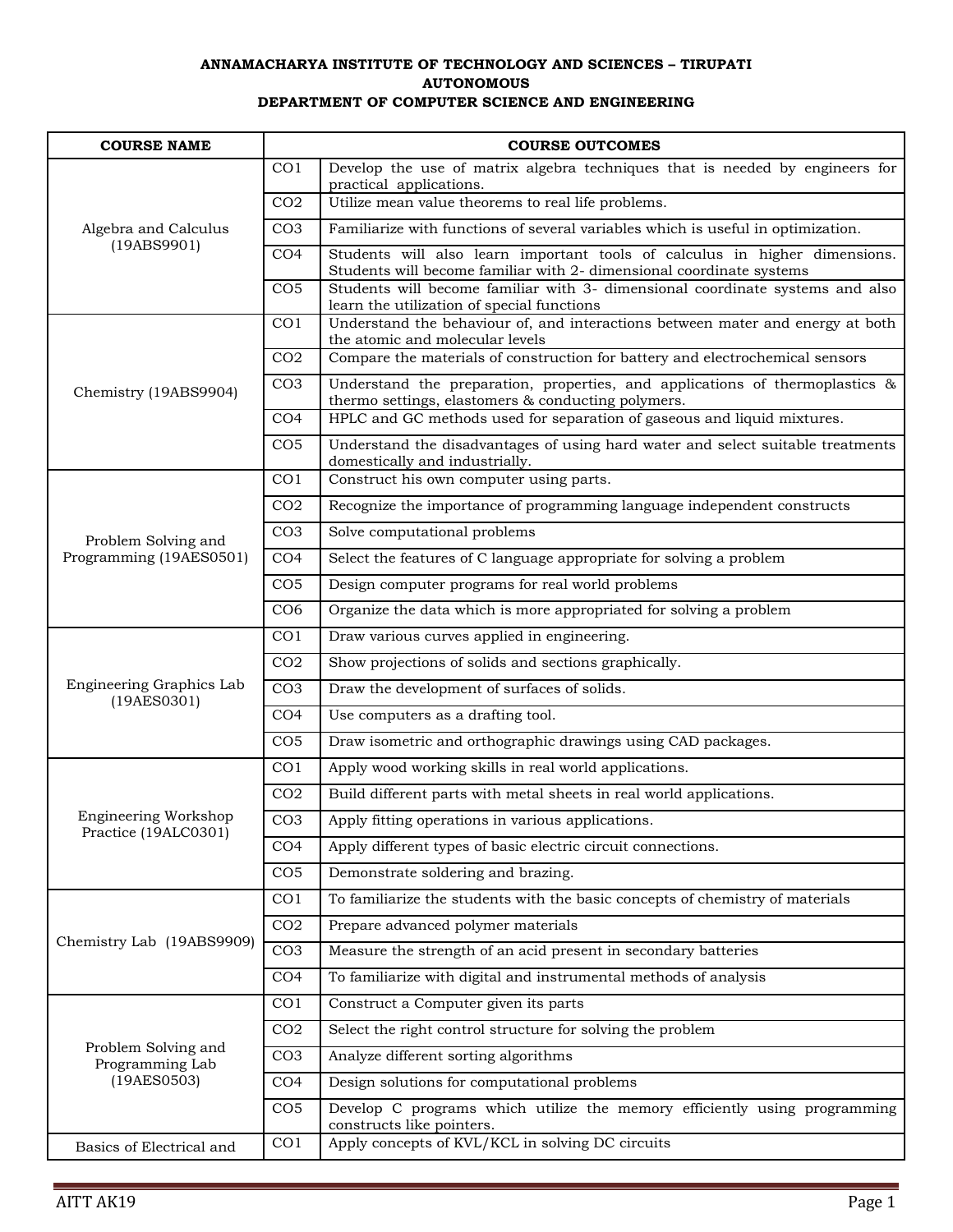| <b>COURSE NAME</b>                            |                 | <b>COURSE OUTCOMES</b>                                                                                                                         |
|-----------------------------------------------|-----------------|------------------------------------------------------------------------------------------------------------------------------------------------|
| <b>Electronics Engineering</b><br>(19AES0202) | CO <sub>2</sub> | Illustrate working principles of induction motor - DC Motor                                                                                    |
|                                               | CO <sub>3</sub> | Identify type of electrical machine based on their operation                                                                                   |
| Probability and Statistics<br>(19ABS9911)     | CO <sub>1</sub> | Interpret the association of characteristics and through correlation and regression<br>tools.                                                  |
|                                               | CO <sub>2</sub> | Make use of the concepts of probability and their applications.                                                                                |
|                                               | CO <sub>3</sub> | Apply discrete and continuous probability distributions.                                                                                       |
|                                               | CO <sub>4</sub> | Design the components of a classical hypothesis test for large sample.                                                                         |
|                                               | CO <sub>5</sub> | Design the components of a classical hypothesis test for small samples.                                                                        |
|                                               | CO <sub>1</sub> | Analyze the wave properties of light and the interaction of energy with the matter.                                                            |
|                                               | CO <sub>2</sub> | Apply electromagnetic wave propagation in different guided media.                                                                              |
| <b>Applied Physics</b>                        | CO <sub>3</sub> | Asses the electromagnetic wave propagation and its power in different media                                                                    |
| (19ABS9902)                                   | CO <sub>4</sub> | Analyze the conductivity of semiconductors.                                                                                                    |
|                                               | CO <sub>5</sub> | Interpret the difference between normal conductor and superconductor and apply<br>the nanomaterials for engineering applications.              |
|                                               | CO <sub>1</sub> | Select Appropriate Data Structure for solving a real world problem                                                                             |
| Data Structures                               | CO <sub>2</sub> | Select appropriate file organization technique depending on the processing to be<br>done                                                       |
| (19AES0502)                                   | CO <sub>3</sub> | <b>Construct Indexes for Databases</b>                                                                                                         |
|                                               | CO <sub>4</sub> | Analyze the Algorithms                                                                                                                         |
|                                               | CO <sub>5</sub> | Develop Algorithm for Sorting large files of data                                                                                              |
|                                               | CO <sub>1</sub> | Identify the context, topic, and pieces of specific information from social or<br>transactional dialogues spoken by native speakers of English |
|                                               | CO <sub>2</sub> | Formulate sentences using proper grammatical structures and correct word forms                                                                 |
| Communicative English - I<br>(19AHS9901)      | CO <sub>3</sub> | Speak clearly on a specific topic using suitable discourse markers in informal<br>discussions                                                  |
|                                               | CO <sub>4</sub> | Write summaries based on global comprehension of reading/listening texts                                                                       |
|                                               | CO <sub>5</sub> | Produce a coherent paragraph interpreting a figure/graph/chart/table                                                                           |
|                                               | CO <sub>6</sub> | Take notes while listening to a talk/lecture to answer questions                                                                               |
|                                               | CO <sub>1</sub> | Construct a computer from its parts and prepare it for use                                                                                     |
|                                               | CO <sub>2</sub> | Develop Documents using Word processors                                                                                                        |
| Computer science and                          | CO <sub>3</sub> | Develop presentations using the presentation tool                                                                                              |
| Engineering Workshop Lab                      | CO <sub>4</sub> | Perform computations using spreadsheet tool                                                                                                    |
| (19ALCO501)                                   | CO <sub>5</sub> | Connect computer using wired and wireless connections                                                                                          |
|                                               | CO <sub>6</sub> | Design Graphics, Videos and Web pages                                                                                                          |
|                                               | CO7             | Connect things to computers                                                                                                                    |
|                                               | CO <sub>1</sub> | Remember and understand the different aspects of the English language<br>proficiency with emphasis on LSRW skills                              |
|                                               | CO <sub>2</sub> | Apply communication skills through various language learning activities                                                                        |
| Communicative English - I<br>Lab (19AHS9902)  | CO <sub>3</sub> | Analyze the English speech sounds, stress, rhythm, intonation and syllable<br>division for better listening and speaking comprehension.        |
|                                               | CO <sub>4</sub> | Evaluate and exhibit acceptable etiquette essential in social and professional<br>settings.                                                    |
|                                               | CO <sub>5</sub> | Create awareness on mother tongue influence and neutralize it in order to improve<br>fluency in spoken English.                                |
| Basics of Electrical and                      | CO <sub>1</sub> | Verify Kirchoff's Laws & Superposition theorem for dc supply                                                                                   |
| Electronics Engineering Lab                   | CO <sub>2</sub> | Analyze the performance of AC and DC Machines by testing.                                                                                      |
| (19AES0204)                                   | CO <sub>3</sub> | Study I - V Characteristics of PV Cell & Perform speed control of dc shunt motor                                                               |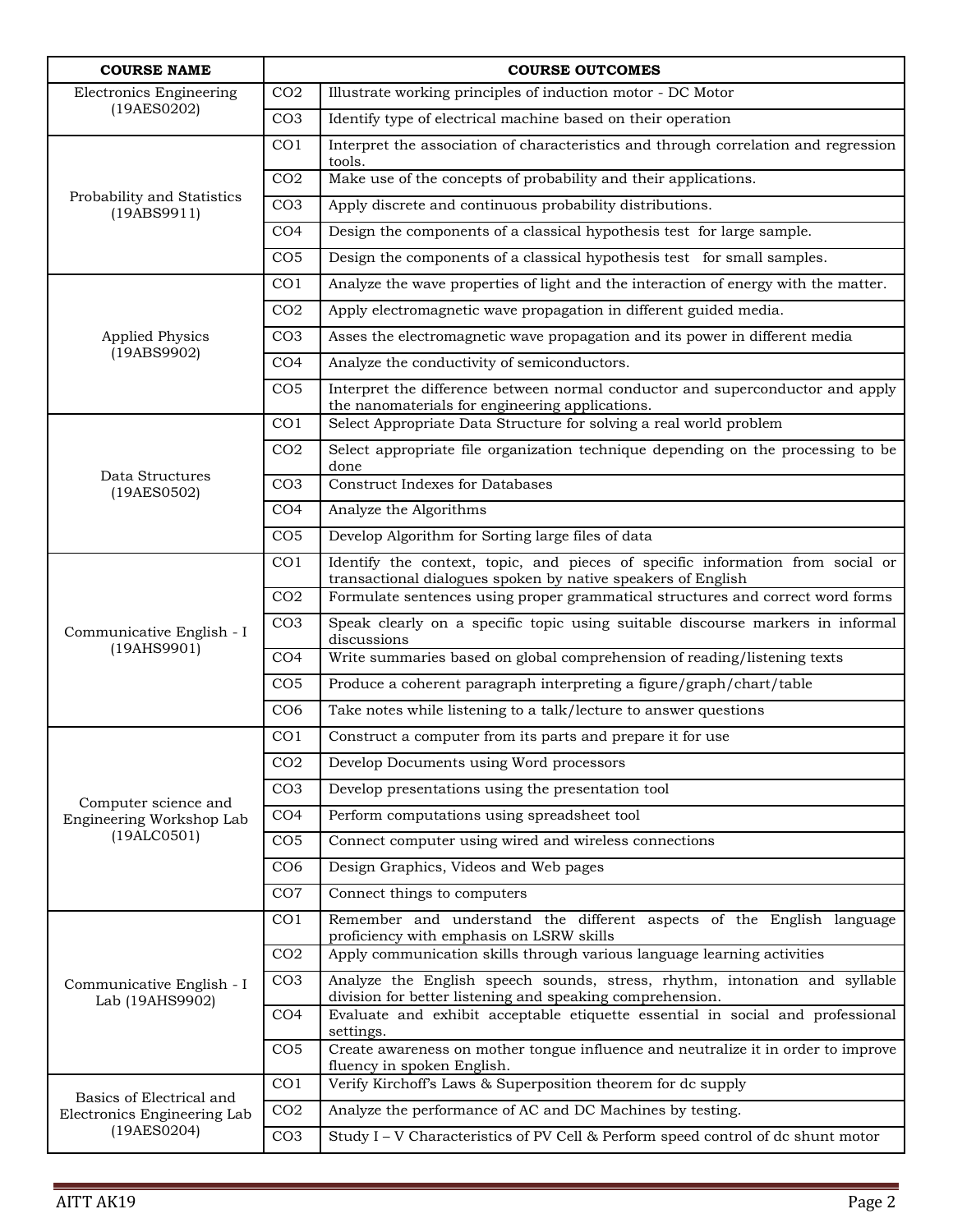| <b>COURSE NAME</b>                                   |                 | <b>COURSE OUTCOMES</b>                                                                                                                         |
|------------------------------------------------------|-----------------|------------------------------------------------------------------------------------------------------------------------------------------------|
|                                                      | CO <sub>4</sub> | Ability to operate diodes for finding V-I Characteristics.                                                                                     |
|                                                      | CO <sub>5</sub> | Ability to construct and operate rectifiers without & with filters                                                                             |
|                                                      | CO <sub>6</sub> | Ability to construct and operate BJT & FET Characteristics.                                                                                    |
| Applied Physics Lab                                  | CO <sub>1</sub> | Analyze the wave properties of light and the interaction of energy with the matter.                                                            |
|                                                      | CO <sub>2</sub> | Apply electromagnetic wave propagation in different guided media.                                                                              |
|                                                      | CO <sub>3</sub> | Asses the electromagnetic wave propagation and its power in different media                                                                    |
| (19ABS9907)                                          | CO <sub>4</sub> | Analyze the conductivity of semiconductors.                                                                                                    |
|                                                      | CO <sub>5</sub> | Interpret the difference between normal conductor and superconductor and apply<br>the nanomaterials for engineering applications.              |
|                                                      | CO <sub>1</sub> | Select the data structure appropriate for solving the problem                                                                                  |
|                                                      | CO <sub>2</sub> | Implement searching and sorting algorithms                                                                                                     |
| Data Structures Lab                                  | CO <sub>3</sub> | Design new data types                                                                                                                          |
| (19AES0504)                                          | CO <sub>4</sub> | Illustrate the working of stack and queue                                                                                                      |
|                                                      | CO <sub>5</sub> | Organize the data in the form of files                                                                                                         |
|                                                      | CO <sub>1</sub> | Analyze the concepts of Errors, Relative and Percentage Errors                                                                                 |
|                                                      | CO <sub>2</sub> | Analyze the concepts of Algebraic & Transcendental Equations to solve different<br>Engineering problems                                        |
| Numerical Methods<br>(19ABS9921)                     | CO <sub>3</sub> | Analyze Interpolation using the concepts of the Numerical Methods                                                                              |
|                                                      | CO <sub>4</sub> | Apply the concepts of Integration in Numerical Methods                                                                                         |
|                                                      | CO <sub>5</sub> | Apply the concepts of O.D.E on Numerical Methods                                                                                               |
|                                                      | CO <sub>1</sub> | Apply the features of Python language in various real applications.                                                                            |
| Basics of Python                                     | CO <sub>2</sub> | Select appropriate data structure of Python for solving a problem.                                                                             |
| Programming (19AES0509)                              | CO <sub>3</sub> | Design object oriented programs using Python for solving real-world problems.                                                                  |
|                                                      | CO <sub>4</sub> | Apply modularity to programs.                                                                                                                  |
|                                                      | CO <sub>1</sub> | Understand principles of Stress and Strain and able to draw SFD & BMD for<br>simply supported beams and cantilever beams.                      |
| Basics Civil & Mechanical<br>Engineering (19AES0101) | CO <sub>2</sub> | Understand basic principles of Strain Measurement and apply the concepts of<br>Strain Rosettes for strain measurement.                         |
|                                                      | CO <sub>3</sub> | Understand common building materials used in construction and analyze<br>characteristics of common building materials.                         |
|                                                      | CO <sub>1</sub> | Understand basics of Mathematical Logic                                                                                                        |
|                                                      | CO <sub>2</sub> | Understand the properties of Compatibility, Equivalence and Partial Ordering<br>relations, Lattices                                            |
| Discrete Mathematics<br>(19APCO501)                  | CO <sub>3</sub> | Understand the general properties of Algebraic Systems, Semi Groups, Monoids<br>and Groups.                                                    |
|                                                      | CO <sub>4</sub> | Design solutions for problems using Graphs                                                                                                     |
|                                                      | CO <sub>5</sub> | Understand the fundamental principles of counting                                                                                              |
|                                                      | CO <sub>1</sub> | Demonstrate the basic elements of a relational database management system,                                                                     |
|                                                      | CO <sub>2</sub> | Ability to design entity relationship and convert entity relationship diagrams into<br>RDBMS and formulate SQL queries on the respective data. |
| Database Management<br>Systems(19APC0502)            | CO <sub>3</sub> | Apply normalization for the development of application software.                                                                               |
|                                                      | CO <sub>4</sub> | Define Transactions which preserve the integrity of database                                                                                   |
|                                                      | CO <sub>5</sub> | Ability to understand Storage and Indexing Techniques                                                                                          |
|                                                      | CO <sub>1</sub> | Develop a digital logic and apply it to solve real life problems.                                                                              |
| Digital Logic Design<br>(19APC0503)                  | CO <sub>2</sub> | Analyze, design and implement combinational logic circuits.                                                                                    |
|                                                      | CO <sub>3</sub> | Classify different semiconductor memories.                                                                                                     |
|                                                      | CO <sub>4</sub> | Analyze, design and implement sequential logic circuits.                                                                                       |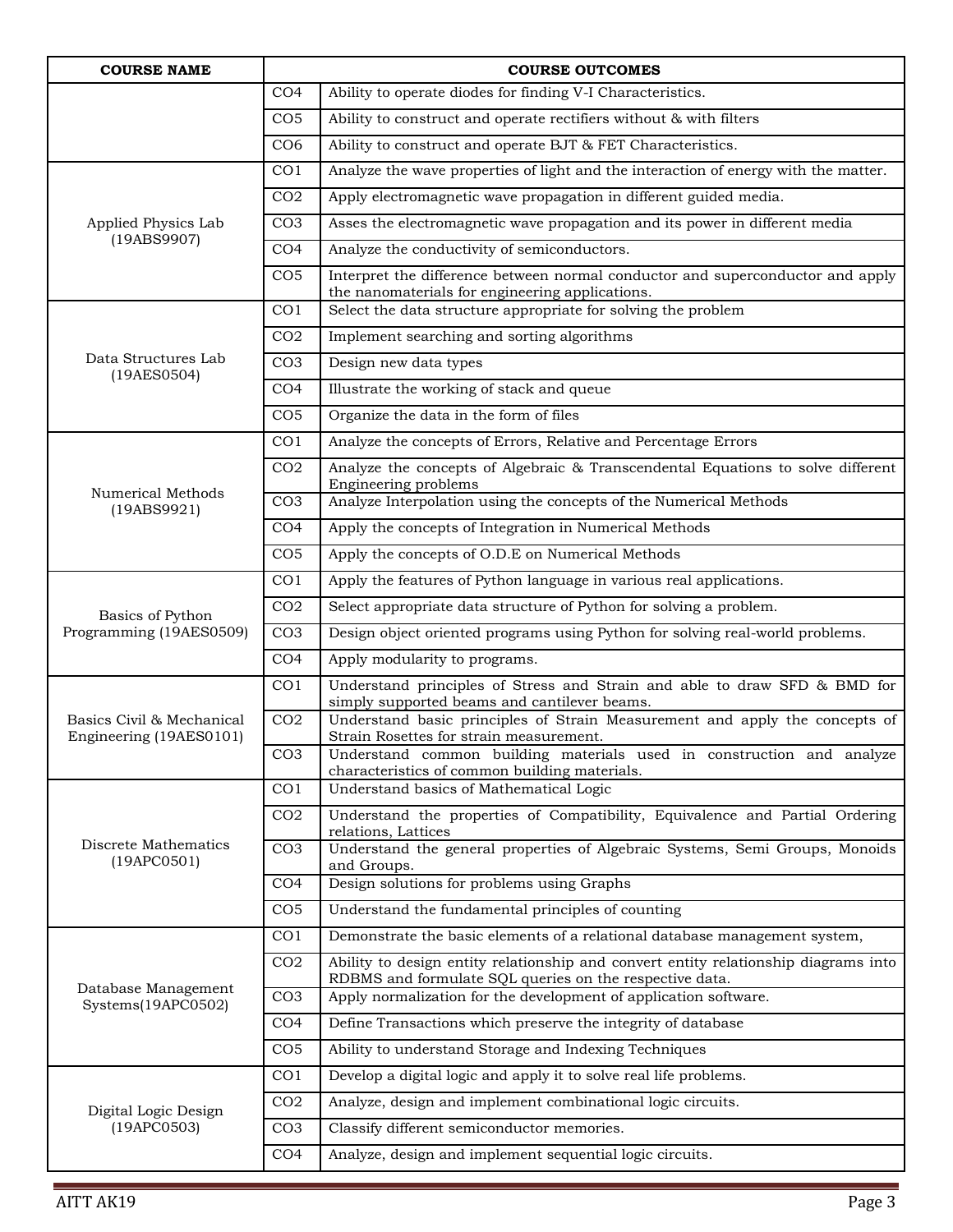| <b>COURSE NAME</b>                          | <b>COURSE OUTCOMES</b> |                                                                                                                                                                                              |  |
|---------------------------------------------|------------------------|----------------------------------------------------------------------------------------------------------------------------------------------------------------------------------------------|--|
|                                             | CO <sub>5</sub>        | Analyze digital system design using PLA.                                                                                                                                                     |  |
| <b>Biology for Engineers</b>                | CO <sub>1</sub>        | Explain about cells and their structure and function. Different types of cells and<br>basics for classification of living Organisms.                                                         |  |
|                                             | CO <sub>2</sub>        | Explain about biomolecules, their structure, function and their role in the living<br>organisms. How biomolecules are useful in Industry.                                                    |  |
|                                             | CO <sub>3</sub>        | Brief about human physiology.                                                                                                                                                                |  |
| (19AMC9901)                                 | CO <sub>4</sub>        | Explain about genetic material, DNA, genes and RNA how they replicate, pass and<br>preserve vital information in living Organisms.                                                           |  |
|                                             | CO <sub>5</sub>        | Know about application of biological principles in different technologies for the<br>production of medicines and pharmaceutical molecules through transgenic<br>microbes, plants and animals |  |
|                                             | CO <sub>1</sub>        | Design solutions to mathematical problems.                                                                                                                                                   |  |
| Basics of Python                            | CO <sub>2</sub>        | Organize the data for solving the problem.                                                                                                                                                   |  |
| Programming Lab                             | CO <sub>3</sub>        | Develop Python programs for numerical and text based problems.                                                                                                                               |  |
| (19AES0510)                                 | CO <sub>4</sub>        | Select appropriate programming construct for solving the problem.                                                                                                                            |  |
|                                             | CO <sub>5</sub>        | Illustrate object oriented concepts.                                                                                                                                                         |  |
|                                             | CO <sub>1</sub>        | Understand principles of Bending Stress and Strain and                                                                                                                                       |  |
| Basic Civil & Mechanical<br>Engineering Lab | CO <sub>2</sub>        | Understand basic principles of Strain Measurement                                                                                                                                            |  |
| (19AES0102)                                 | CO <sub>3</sub>        | Understand common building materials used in construction and analyze<br>characteristics of common building materials.                                                                       |  |
|                                             | CO <sub>1</sub>        | Design databases                                                                                                                                                                             |  |
| Database Management                         | CO <sub>2</sub>        | Retrieve information from data bases                                                                                                                                                         |  |
| Systems Lab (19APC0505)                     | CO <sub>3</sub>        | Use procedures to program the data access and manipulation                                                                                                                                   |  |
|                                             | CO <sub>4</sub>        | Create user interfaces and generate reports                                                                                                                                                  |  |
|                                             | CO <sub>1</sub>        | To solve real world problems using OOP techniques.                                                                                                                                           |  |
|                                             | CO <sub>2</sub>        | To apply code reusability through inheritance, packages and interfaces                                                                                                                       |  |
| Object Oriented                             | CO <sub>3</sub>        | To solve problems using java collection framework and I/O classes.                                                                                                                           |  |
| Programming Through Java                    | CO <sub>4</sub>        | To develop applications by using parallel streams for better performance.                                                                                                                    |  |
| (19APC0512)                                 | CO <sub>5</sub>        | To develop applets for web applications.                                                                                                                                                     |  |
|                                             | CO <sub>6</sub>        | To build GUIs and handle events generated by user interactions.                                                                                                                              |  |
|                                             | CO7                    | To use the JDBC API to access database                                                                                                                                                       |  |
|                                             | CO <sub>1</sub>        | Prioritize information from reading texts after selecting relevant and useful points                                                                                                         |  |
|                                             | CO <sub>2</sub>        | Paraphrase short academic texts using suitable strategies and conventions                                                                                                                    |  |
| Communicative English II                    | CO <sub>3</sub>        | Make formal structured presentations on academic topics using PPT slides with<br>relevant graphical elements                                                                                 |  |
| (19AHS9903)                                 | CO <sub>4</sub>        | Participate in group discussions using appropriate conventions and language<br>strategies                                                                                                    |  |
|                                             | CO <sub>5</sub>        | Prepare a CV with a cover letter to seek internship/job                                                                                                                                      |  |
|                                             | CO6                    | Collaborate with a partner to make presentations and Project Reports                                                                                                                         |  |
|                                             | CO <sub>1</sub>        | Generate and develop different design ideas.                                                                                                                                                 |  |
| Design Thinking and                         | CO <sub>2</sub>        | Appreciate the innovation and benefits of design thinking.                                                                                                                                   |  |
| Product Innovation<br>(19AES0302)           | CO <sub>3</sub>        | Experience the design thinking process in IT and agile software development.                                                                                                                 |  |
|                                             | CO <sub>4</sub>        | Understand design techniques related to variety of software services                                                                                                                         |  |
|                                             | CO <sub>1</sub>        | Ability to use memory and I/O devices effectively                                                                                                                                            |  |
| Computer Organization<br>(19APC0506)        | CO <sub>2</sub>        | Able to explore the hardware requirements for cache memory and virtual memory                                                                                                                |  |
|                                             | CO <sub>3</sub>        | Ability to design algorithms to exploit pipelining and multiprocessors                                                                                                                       |  |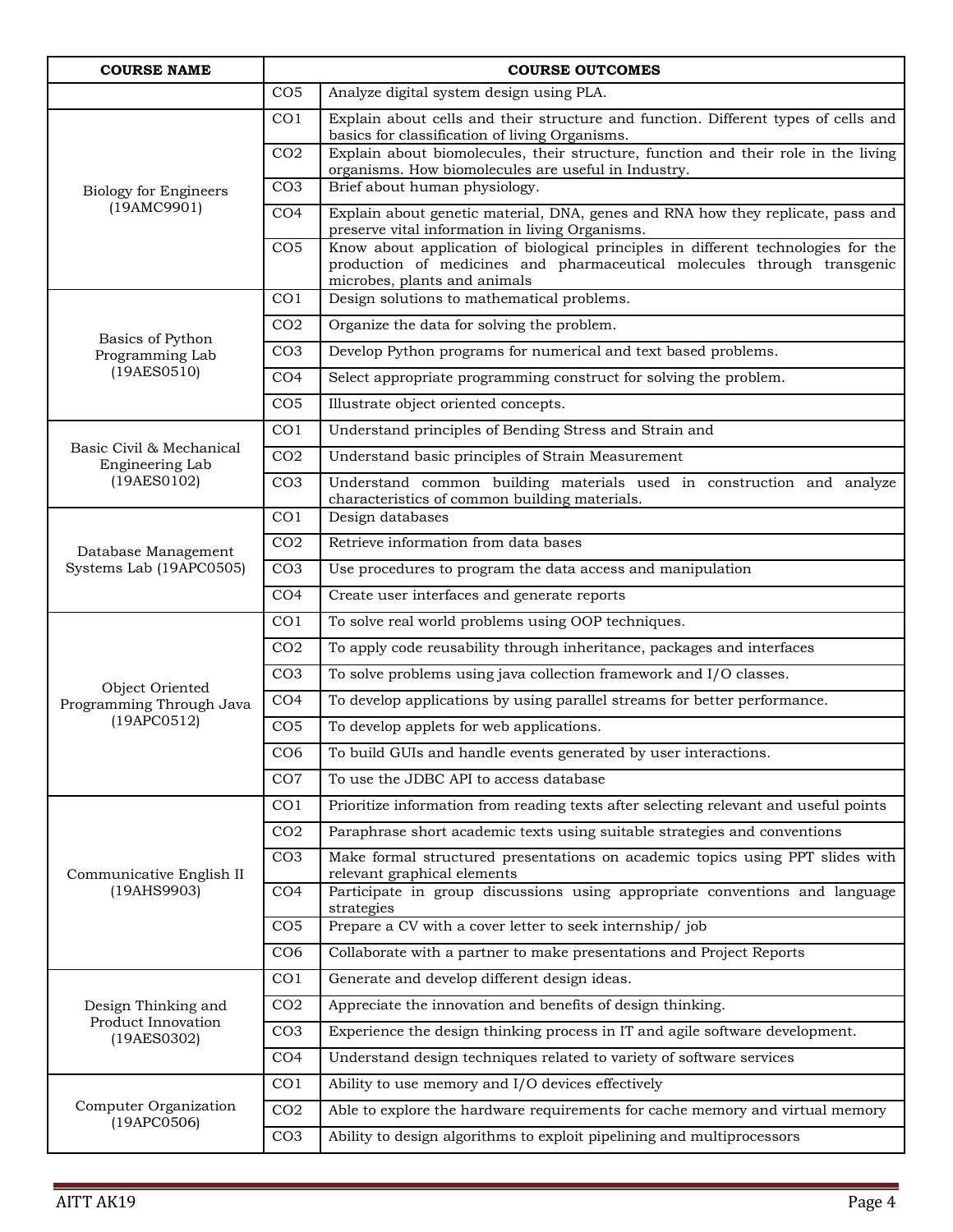| <b>COURSE NAME</b>                               |                 | <b>COURSE OUTCOMES</b>                                                                                                                                                                                                         |
|--------------------------------------------------|-----------------|--------------------------------------------------------------------------------------------------------------------------------------------------------------------------------------------------------------------------------|
| Design and Analysis of<br>Algorithms (19APC0511) | CO <sub>1</sub> | Analyze the complexity of the algorithms                                                                                                                                                                                       |
|                                                  | CO <sub>2</sub> | Use techniques divide and conquer, greedy, dynamic programming, backtracking,<br>branch and bound to solve the problems.                                                                                                       |
|                                                  | CO <sub>3</sub> | Identify and analyze criteria and specifications appropriate to new problems, and<br>choose the appropriate algorithmic design technique for their solution.                                                                   |
|                                                  | CO <sub>4</sub> | Able to prove that a certain problem is NP-Complete.                                                                                                                                                                           |
|                                                  | CO <sub>1</sub> | Construct finite state diagrams while solving problems of computer science.                                                                                                                                                    |
| Formal Languages and                             | CO <sub>2</sub> | Design of new grammar and language.                                                                                                                                                                                            |
| Automata Theory<br>(19APC0509)                   | CO <sub>3</sub> | Find solutions to the problems using PDA.                                                                                                                                                                                      |
|                                                  | CO <sub>4</sub> | Find solutions to the problems using Turing machines.                                                                                                                                                                          |
|                                                  | CO <sub>1</sub> | Students get sufficient information that clarifies modern environmental concepts<br>like equitable use of natural resources, more sustainable life styles etc.                                                                 |
|                                                  | CO <sub>2</sub> | Students realize the need to change their approach, so as to perceive our own<br>environmental issues correctly, using practical approach based on observation<br>and self-learning.                                           |
| <b>Environmental Studies</b><br>(19AMC9903)      | CO <sub>3</sub> | Students become conversant with the fact that there is a need to create a concern<br>for our environment that will trigger pro-environmental action; including simple<br>activities we can do in our daily life to protect it. |
|                                                  | CO <sub>4</sub> | Interpretation of different types of environmental pollution problems and designing<br>of new solid waste management techniques usage                                                                                          |
|                                                  | CO <sub>5</sub> | To get knowledge on various environmental acts and to engage all the students life<br>- long learning of rain water harvesting                                                                                                 |
|                                                  | CO <sub>1</sub> | Prioritize information from reading texts after selecting relevant and useful points.                                                                                                                                          |
|                                                  | CO <sub>2</sub> | Make formal structured presentations on academic topics using PPT slides with<br>relevant graphical elements.                                                                                                                  |
| Communicative English II<br>Lab (19AMC9904)      | CO <sub>3</sub> | Participate in Group discussions using appropriate conventions and language<br>strategies.                                                                                                                                     |
|                                                  | CO <sub>4</sub> | Paraphrase short academic text using suitable strategies and conventions.                                                                                                                                                      |
|                                                  | CO <sub>5</sub> | Collaborate with a partner to make presentations and Project                                                                                                                                                                   |
|                                                  | CO <sub>1</sub> | Identify objectives of the project                                                                                                                                                                                             |
| Design Thinking and                              | CO <sub>2</sub> | How they shape the design of the system                                                                                                                                                                                        |
| Product Innovation Lab<br>(19AES0303)            | CO <sub>3</sub> | Using MIT to develop the platform                                                                                                                                                                                              |
|                                                  | CO <sub>4</sub> | How they are informed by computational thinking literature.                                                                                                                                                                    |
|                                                  | CO <sub>1</sub> | Represent numbers and perform arithmetic operations.                                                                                                                                                                           |
|                                                  | CO <sub>2</sub> | Minimize the Boolean expression using Boolean algebra and design it using logic<br>gates                                                                                                                                       |
| Computer Organization Lab<br>(19APC0504)         | CO <sub>3</sub> | Analyse and design combinational circuit.                                                                                                                                                                                      |
|                                                  | CO <sub>4</sub> | Design and develop sequential circuits                                                                                                                                                                                         |
|                                                  | CO <sub>5</sub> | Understand and apply the fundamentals of assembly level programming of<br>microprocessors and microcontroller.                                                                                                                 |
|                                                  | CO <sub>1</sub> | Develop efficient programs using multithreading.                                                                                                                                                                               |
| Object Oriented                                  | CO <sub>2</sub> | Design reliable programs using Java exception handling features.                                                                                                                                                               |
| Programming through Java<br>Lab (19APC0514)      | CO <sub>3</sub> | Extend the programming functionality supported by Java.                                                                                                                                                                        |
|                                                  | CO <sub>4</sub> | Select appropriate programming construct to solve a problem.                                                                                                                                                                   |
|                                                  | CO <sub>1</sub> | Distinguish between the different types of operating system environments.                                                                                                                                                      |
|                                                  | CO <sub>2</sub> | Apply the concepts of process synchronization & CPU scheduling                                                                                                                                                                 |
| Operating<br>Systems(19APC0515)                  | CO <sub>3</sub> | Develop solutions to deadlock and memory management                                                                                                                                                                            |
|                                                  | CO <sub>4</sub> | Analyze various disk scheduling algorithms and file system interfaces                                                                                                                                                          |
|                                                  | CO <sub>5</sub> | Analyze the various security issues and goals of protection                                                                                                                                                                    |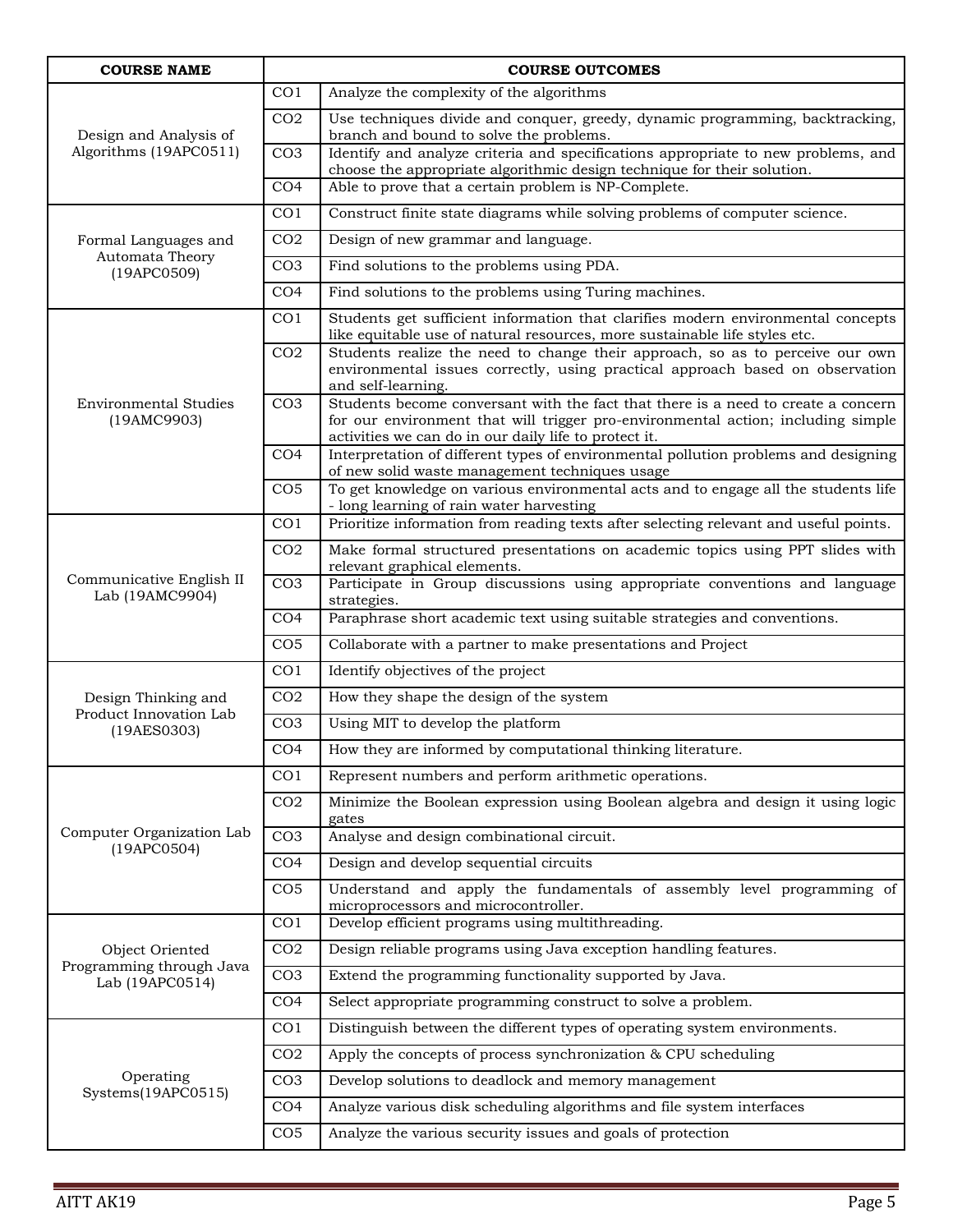| <b>COURSE NAME</b>                             |                 | <b>COURSE OUTCOMES</b>                                                                                                    |
|------------------------------------------------|-----------------|---------------------------------------------------------------------------------------------------------------------------|
| Artificial Intelligence<br>(19APCO521)         | CO <sub>1</sub> | Apply searching techniques for solving a problem                                                                          |
|                                                | CO <sub>2</sub> | Design Intelligent Agents                                                                                                 |
|                                                | CO <sub>3</sub> | Develop Natural Language Interface for Machines                                                                           |
|                                                | CO <sub>4</sub> | Design mini robots                                                                                                        |
|                                                | CO <sub>5</sub> | Summarize past, present and future of Artificial Intelligence                                                             |
|                                                | CO <sub>1</sub> | Able to design a compiler for a simple programming language                                                               |
| Compiler Design<br>(19APC0520)                 | CO <sub>2</sub> | Able to use the tools related to compiler design effectively and efficiently                                              |
|                                                | CO <sub>3</sub> | Ability to write optimized code                                                                                           |
|                                                | CO <sub>1</sub> | Introduce SE and Models                                                                                                   |
|                                                | CO <sub>2</sub> | Discusses Techniques on SPM                                                                                               |
| Software Engineering                           | CO <sub>3</sub> | Focus on Requirements analysis and Specification                                                                          |
| (19APC0507)                                    | CO <sub>4</sub> | Highlights some important facets of Software Design                                                                       |
|                                                | CO <sub>5</sub> | Testing Techniques and Quality Control Activities                                                                         |
|                                                | CO <sub>6</sub> | Discusses on Software Quality Assurance and Trends                                                                        |
|                                                | CO <sub>1</sub> | Understand the characteristics of sensors and Transducers.                                                                |
|                                                | CO <sub>2</sub> | Identify the different types of sensors and recent trends.                                                                |
| Sensors & Internet of<br>Things(19APE0417)     | CO <sub>3</sub> | Determine the Market perspective of IoT.                                                                                  |
|                                                | CO <sub>4</sub> | Compare and Contrast the use of Devices, Gateways and Data Management in IoT.                                             |
|                                                | CO <sub>5</sub> | To design IoT applications using Arduino                                                                                  |
|                                                | CO <sub>1</sub> | Explain the need of optimization of engineering systems                                                                   |
|                                                | CO <sub>2</sub> | Understand optimization of electrical and electronics engineering problems                                                |
| Optimization Techniques<br>(19APCO513)         | CO <sub>3</sub> | Apply classical optimization techniques, linear programming, simplex algorithm,<br>transportation problem                 |
|                                                | CO <sub>4</sub> | Apply unconstrained optimization and constrained non-linear programming and<br>dynamic programming                        |
|                                                | CO <sub>5</sub> | Formulate optimization problems.                                                                                          |
|                                                | CO <sub>1</sub> | Understand concepts of Intel x85 and 8086 series of processors                                                            |
|                                                | CO <sub>2</sub> | Develop various programming using 8086 instruction set.                                                                   |
| Microprocessors and<br>Interfacing (19APC0428) | CO <sub>3</sub> | Understand concepts of 8086 interrupts and Memory, I/O interfacing                                                        |
|                                                | CO <sub>4</sub> | Understand concepts of Interfacing programmable devices for 8086                                                          |
|                                                | CO <sub>5</sub> | Understand concepts of Intel 8051 series of microcontrollers                                                              |
|                                                | CO <sub>1</sub> | Understand the basic concepts of data warehouse and data Mining                                                           |
| Data Warehousing and                           | CO <sub>2</sub> | Apply pre-processing techniques for data cleansing                                                                        |
| Mining (19APE0501)                             | CO <sub>3</sub> | Analyze and evaluate performance of algorithms for Association Rules                                                      |
|                                                | CO <sub>4</sub> | Analyze Classification and Clustering algorithms                                                                          |
|                                                | CO <sub>1</sub> | Know the underlying object oriented principles of design patterns.                                                        |
| Design Patterns(19APE0502)                     | CO <sub>2</sub> | Understand the context in which the pattern can be applied.                                                               |
|                                                | CO <sub>3</sub> | Understand how the application of a pattern affects the system quality and its<br>tradeoffs.                              |
|                                                | CO <sub>1</sub> | Explain the basic concepts used in computer graphics.                                                                     |
| Computer Graphics                              | CO <sub>2</sub> | Inspect various algorithms to scan, convert the basic geometrical primitives,<br>transformations, Area filling, clipping. |
| (19APE0503)                                    | CO <sub>3</sub> | Assess the importance of viewing and projections.                                                                         |
|                                                | CO <sub>4</sub> | Define the fundamentals of animation, virtual reality and its related technologies.                                       |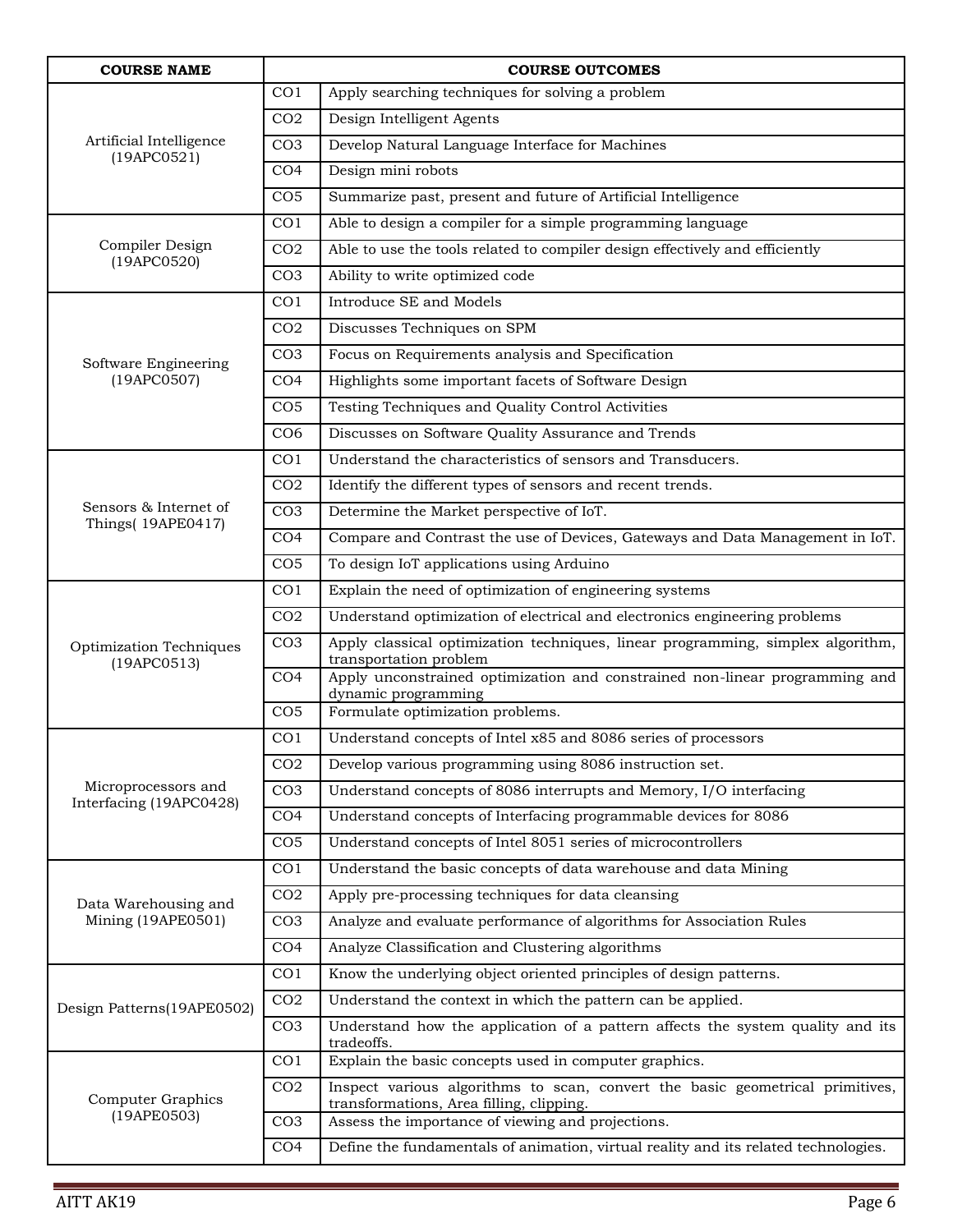| <b>COURSE NAME</b>                                 |                 | <b>COURSE OUTCOMES</b>                                                                                                                |
|----------------------------------------------------|-----------------|---------------------------------------------------------------------------------------------------------------------------------------|
|                                                    | CO <sub>5</sub> | Analyze the typical graphics pipeline                                                                                                 |
| Professional Ethics And<br>Human Values            | CO <sub>1</sub> | It ensures students sustained happiness through identifying the essentials of<br>human values and skills.                             |
|                                                    | CO <sub>2</sub> | The students will understand the importance of Values and Ethics in their<br>personal lives and professional careers.                 |
|                                                    | CO <sub>3</sub> | The students will learn the rights and responsibilities as an employee, team<br>member and a global citizen.                          |
| (19AMC9904)                                        | CO <sub>4</sub> | Students understand practically the importance of trust, mutually satisfying<br>human behavior and enriching interaction with nature. |
|                                                    | CO <sub>5</sub> | Students can able to develop appropriate technologies and management patterns<br>to create harmony in professional and personal life. |
| Operating Systems Lab                              | CO <sub>1</sub> | Ensure the development of applied skills in operating systems related areas.                                                          |
| (19APCO517)                                        | CO <sub>2</sub> | Able to write software routines modules or implementing various concepts of<br>operating system.                                      |
|                                                    | CO <sub>1</sub> | Implement search algorithms                                                                                                           |
| Artificial Intelligence Lab                        | CO <sub>2</sub> | Solve Artificial Intelligence Problems                                                                                                |
| (19APC0522)                                        | CO <sub>3</sub> | Design Chatbot                                                                                                                        |
|                                                    | CO <sub>4</sub> | <b>Implement Text Classification</b>                                                                                                  |
| Compiler Design Lab                                | CO <sub>1</sub> | Develop compiler tools                                                                                                                |
| (19APC0508)                                        | CO <sub>2</sub> | Design simple compiler                                                                                                                |
|                                                    | CO <sub>1</sub> | Understand the basics of data communications and networking                                                                           |
|                                                    | CO <sub>2</sub> | Classify the functionalities of two sub layers of Data link Layer                                                                     |
| <b>Computer Networks</b>                           | CO <sub>3</sub> | Know briefly about Network Layer through algorithms and protocols                                                                     |
| (19APCO510)                                        | CO <sub>4</sub> | Distinguish the services provided by Transport Layer                                                                                  |
|                                                    | CO <sub>5</sub> | Recognize the services offered by Application Layer to the user                                                                       |
|                                                    | CO <sub>1</sub> | Apply the security models in the grid and the cloud environment.                                                                      |
| Grid and Cloud computing                           | CO <sub>2</sub> | Use the grid and cloud tool kits.                                                                                                     |
| (19APCO516)                                        | CO <sub>3</sub> | Apply the concept of virtualization.                                                                                                  |
|                                                    | CO <sub>4</sub> | Apply grid computing techniques to solve large scale scientific problems                                                              |
|                                                    | CO <sub>1</sub> | Understand the concepts of computational intelligence like machine learning                                                           |
| Machine Learning<br>(19APCO513)                    | CO <sub>2</sub> | Ability to get the skill to apply machine learning techniques to address the real<br>time problems in different areas                 |
|                                                    | CO <sub>3</sub> | Understand the Neural Networks and its usage in machine learning application.                                                         |
|                                                    | CO <sub>1</sub> | Demonstrate knowledge on web page design elements, dynamic content and<br>database Interaction,                                       |
|                                                    | CO <sub>2</sub> | Demonstrate understanding of what is XML and how to parse and use XML data.                                                           |
| Web<br>Programming(19APC0523)                      | CO <sub>3</sub> | Use HTML, CSS, JavaScript, JQuery, Bootstrap and PHP technologies for web<br>application development                                  |
|                                                    | CO <sub>4</sub> | Design client-server applications using web technologies.                                                                             |
|                                                    | CO <sub>5</sub> | Able to do server side programming with Java Servelets, JSP and PHP.                                                                  |
|                                                    | CO <sub>1</sub> | Analyze the problem from object oriented perspective                                                                                  |
|                                                    | CO <sub>2</sub> | Model complex systems using UML Diagrams                                                                                              |
| Object oriented analysis and<br>design (19APE0504) | CO <sub>3</sub> | Choose the suitable design patterns in software design                                                                                |
|                                                    | CO <sub>4</sub> | Adapt Object-Oriented Design Principles                                                                                               |
|                                                    | CO <sub>5</sub> | Identify the challenges in testing object-oriented software                                                                           |
| Cyber Security (19APE0505)                         | CO <sub>1</sub> | Analyze threats and risks within context of the cyber security architecture                                                           |
|                                                    | CO <sub>2</sub> | Appraise cyber security incidents to apply appropriate response                                                                       |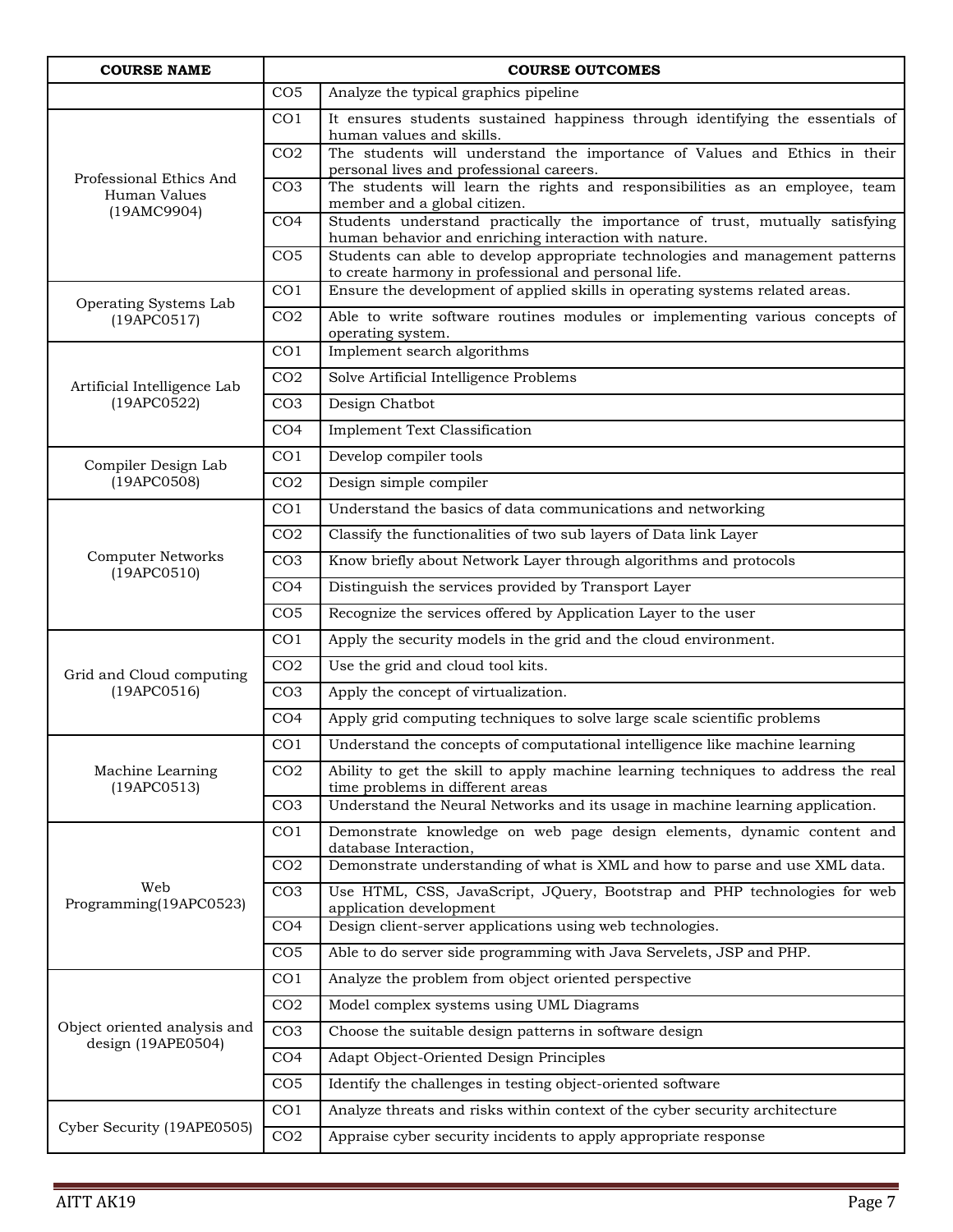| <b>COURSE NAME</b>                             |                 | <b>COURSE OUTCOMES</b>                                                                                                                                 |
|------------------------------------------------|-----------------|--------------------------------------------------------------------------------------------------------------------------------------------------------|
|                                                | CO <sub>3</sub> | Evaluate decision making outcomes of cyber security scenarios                                                                                          |
| <b>Big Data Analytics</b><br>(19APE0506)       | CO <sub>1</sub> | Explain the concepts and challenges of big data                                                                                                        |
|                                                | CO <sub>2</sub> | Determine why existing technologies are inadequate to analyze the large data.                                                                          |
|                                                | CO <sub>3</sub> | Outline the operations viz. Collect, manage, store, query, and analyze various<br>forms of big data.                                                   |
|                                                | CO <sub>4</sub> | Apply large-scale analytic tools to solve some of the open big data problems.                                                                          |
|                                                | CO <sub>5</sub> | Analyze the impact of big data for business decisions and strategies.                                                                                  |
|                                                | CO <sub>6</sub> | Design different big data applications.                                                                                                                |
|                                                | CO <sub>1</sub> | Understand the concept of Entrepreneurship and challenges in the world of<br>Competition.                                                              |
| Entrepreneurship                               | CO <sub>2</sub> | Apply the Knowledge in generating ideas for New Ventures and design business<br>plan structure.                                                        |
| Development                                    | CO <sub>3</sub> | Analyze various sources of finance and subsidies to entrepreneurs.                                                                                     |
| (19AHEMB02)                                    | CO <sub>4</sub> | Evaluate the role of central government and state government in promoting<br>women Entrepreneurship.                                                   |
|                                                | CO <sub>5</sub> | Study the role of incubations in fostering startups.                                                                                                   |
|                                                | CO <sub>1</sub> | Understand the basic architecture of artificial neural network terminologies and<br>techniques.                                                        |
|                                                | CO <sub>2</sub> | Understand approaches and architectures of Artificial Intelligence.                                                                                    |
| Neural Networks and Fuzzy<br>Logic (19APC0216) | CO <sub>3</sub> | Perform the training of neural networks using various learning rules.                                                                                  |
|                                                | CO <sub>4</sub> | Create different neural networks of various architectures both feed forward and<br>feed backward.                                                      |
|                                                | CO <sub>5</sub> | Application of ANN to System Identification and Pattern recognition.                                                                                   |
|                                                | CO <sub>1</sub> | Understand impairments due to multipath fading channel                                                                                                 |
|                                                | CO <sub>2</sub> | Understand the fundamental techniques to overcome the different fading effects.                                                                        |
| Cellular Mobile<br>Communications              | CO <sub>3</sub> | To understand Co-channel and Non Co-channel interferences                                                                                              |
| (19APE0413)                                    | CO <sub>4</sub> | Able to familiar with cell coverage for signal and traffic, diversity techniques and<br>mobile antennas.                                               |
|                                                | CO <sub>5</sub> | Understanding of frequency management, channel assignment and types of<br>handoff                                                                      |
|                                                | CO <sub>1</sub> | Understand complexity of Machine Learning algorithms and their limitations                                                                             |
| Machine Learning Using                         | CO <sub>2</sub> | Understand modern notions in data analysis-oriented computing;                                                                                         |
| Python Lab (19APC0525)                         | CO <sub>3</sub> | Be capable of confidently applying common Machine Learning algorithms in<br>practice and implementing their own                                        |
|                                                | CO <sub>4</sub> | Be capable of performing experiments in Machine Learning using real-world data.                                                                        |
|                                                | CO <sub>1</sub> | Design and Implement applications on the Cloud.                                                                                                        |
| Grid and Cloud Computer<br>Lab (19APC0518)     | CO <sub>2</sub> | Design and implement applications on the Grid.                                                                                                         |
|                                                | CO <sub>3</sub> | Use the grid and cloud tool kits.                                                                                                                      |
|                                                | CO <sub>1</sub> | Demonstrate knowledge on web page design elements, dynamic content and<br>database Interaction,                                                        |
|                                                | CO <sub>2</sub> | Demonstrate understanding of XML and how to parse and use XML data.                                                                                    |
| Web Programming Lab                            | CO <sub>3</sub> | Use HTML, CSS, JavaScript, JQuery, Bootstrap and PHP technologies for web<br>application development                                                   |
| (19APC0524)                                    | CO <sub>4</sub> | Design client-server applications using web technologies.                                                                                              |
|                                                | CO <sub>5</sub> | Able to do server side programming with Java Servlets, JSP and PHP.                                                                                    |
|                                                | CO6             | Able to do bootstrap programming on WebPages.                                                                                                          |
| Constitution Of India                          | CO <sub>1</sub> | Discuss the growth of the demand for civil rights in India for the bulk of Indians<br>before the arrival of Gandhi in Indian politics.                 |
| (19AMC9902)                                    | CO <sub>2</sub> | Discuss the intellectual origins of the framework of argument that informed the<br>conceptualization of social reforms leading to revolution in India. |